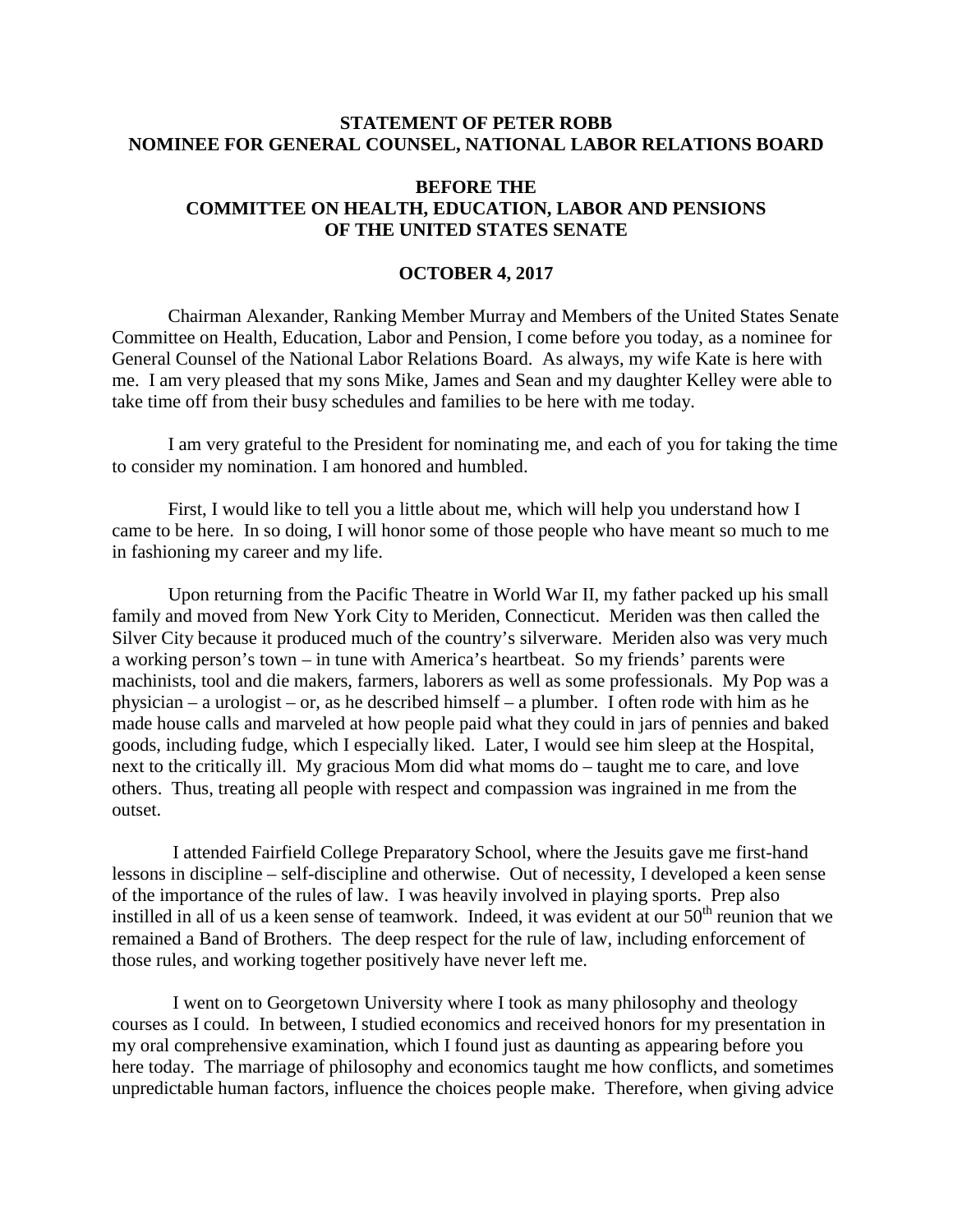and making decisions, I have always tried to understand how others feel and take those feelings into account.

Along the way, I had many opportunities to apply these principles. I have worked as a hospital porter and orderly, construction laborer, highway sign maker, welder, forklift operator, medic at Army hospitals, and a truck driver. Throughout, I tried to apply my Depression-era parents' philosophy of working hard and harder. So, after college, I drove a truck, delivering barricades and lights for 60 hours a week for three years – outdoors, staying in shape by repeatedly lifting metal barricades, getting paid by the hour and saving some money.

The dreams of law school intervened. Two weeks after our first child arrived – a little late – I entered the University of Maryland School of Law. Our classes were very small, often less than 15; and the Socratic method was vigorously applied. It was in those small classes that I learned how much I did not know; how to think and how to write. Those developing skills were applied with a keen sense of representing clients ethically and with total commitment. In my final year, I experienced two epiphanies. The first was in the Juvenile Law Clinic – a fullsemester clinical law program where I represented a 13-year old accused of murder. The issue was whether the child should be kept in the juvenile system for rehabilitation or tried as an adult where he would face the death penalty. Our team literally worked day and night for months as my law school partner and I prepared to present the case. We succeeded. Our client would get a chance at rehabilitation. That case, which I have been told is still cited in child waiver litigation, impressed on me the way the law and lawyers can help people. It also raised in me a keen desire to be a litigator. As much as I grew in the law, I did not find a particular focus until I took labor law in my final semester. Suddenly, my economic background, desire to work directly with people and love of litigation found a home. I also discovered how best to proceed. I would start working for the National Labor Relations Board – public service and excellent training.

Unfortunately, the federal government was in a hiring freeze that year, so I took a job as an attorney for the Maryland Office on Aging where I represented the elderly and advised the Director on Aging. I testified before the Maryland legislature on a variety of issues including a new law creating guardianship for the elderly which I had drafted. I even had my own television show where I educated the elderly on social security, Medicare and other issues early Sunday mornings—between the cartoons. I also called the NLRB Regional Attorney often.

Finally giving in to my relentless calls and with the hiring freeze lifted, the Regional Attorney hired me as a Field Attorney for the NLRB in Region 5 about a year later. I quickly tried my three mandatory training cases, attended trial training and was approved to conduct trials on my own. All of my trials were against employers and based on charges filed by unions or employees. I did virtually all of the functions that field attorneys and agents do. I conducted representation elections, served as a Hearing Officer, and even took a case into federal district court to enforce a subpoena. I also investigated scores of unfair labor practice charges, with the vast majority being against employers. I became proficient at quickly and thoroughly investigating charges and settling most, which earned me a Sustained Superior Performance Award early in my career.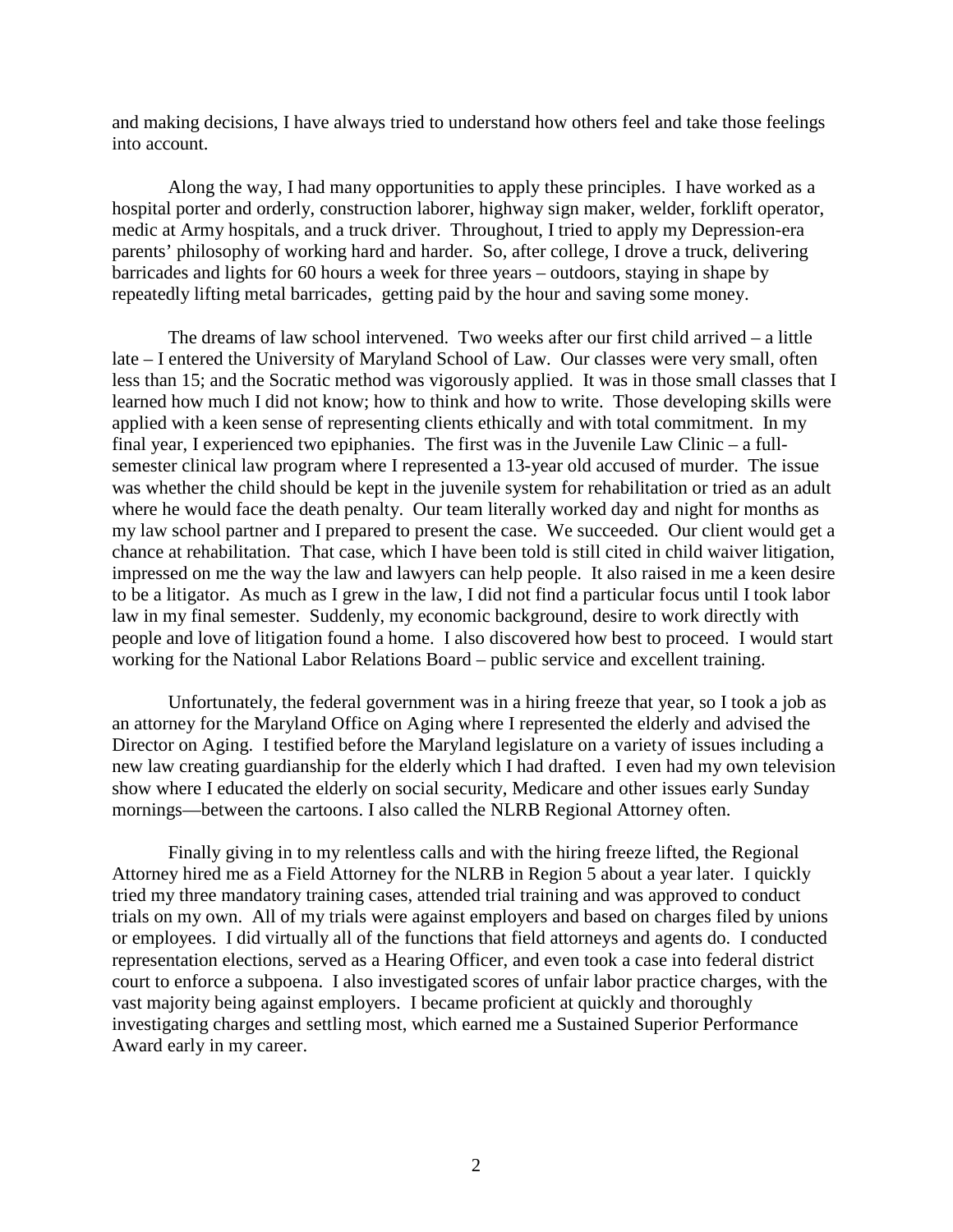My public service continued at the fledgling Federal Labor Relations Authority in its Washington Regional Office. There, I trained trial attorneys and helped adapt the NLRB forms and procedures to the new agency, which helped me gain a detailed understanding of the inner workings of the NLRB's regions and a keen appreciation for the critical role that staff play within the organization. During my FLRA tenure, I also litigated about 40 unfair labor practice cases, almost all of which were against agency employers.

Now well versed in NLRB procedures as well as NLRB and FLRA field operations, I moved back to the NLRB as Chief Counsel to Robert P. Hunter, who had previously served as Counsel to Senator Hatch as well as Republican Counsel to the Senate Labor Committee. I learned the nuances of the NLRA as well as the inner workings of the NLRB's headquarters operation. At the end of Member Hunter's term, we went to Proskauer Rose – a large private law firm that was noted for its expertise in labor law. I was lucky enough to have two of the most respected labor lawyers, Saul Kramer and Ed Silver (often called the Prince of New York's labor law community), take me under their wings. From them, I honed my negotiation and settlement skills. I was also involved in complex NLRA litigation and advice issues for many of the most prominent employers in the world.

After a decade at Proskauer, I left to fulfill a dream of returning to New England – this time, to the emerald mountains of Vermont and the law firm of Downs Rachlin Martin. I was fortunate enough to continue with national clients in providing advice and representation with respect to all aspects of labor law. I also helped develop their Labor and Employment practice group, which I chaired for many years. I was selected as Deputy Managing Partner just as the firm was facing the effects of the Great Recession. I received an in-depth education in law firm administration, economics and best practices – indeed, we studied the practices of many law firms, large and small, including ways in which to motivate and retain attorneys and staff. This refined my administrative experience and put me in a leadership position for a large group of attorneys and staff. Nonetheless, I continued to maintain virtually a full load of representation of my clients, mostly in the labor law area dealing with collective bargaining.

Over the years I gained extensive knowledge in negotiation and the resolution of labor disputes. In the private practice of labor law, attorneys rarely represent management and unions—a practice with which I believe this Committee is familiar. I represented management primarily in labor cases. I learned first-hand about the pressures that drive management maintaining profitability, acquiring new technology, satisfying stockholders, and recruiting and retaining employees as well as dealing with the myriad and oft-changing laws and regulations that apply to the workplace. My union counterparts presented the concerns of labor organizations and their members—improving wages and benefits, and addressing working conditions as well as dealing with internal union issues. I have learned that consideration and appreciation of all these factors is essential to negotiating and administering collective-bargaining agreements successfully. Recently, I was amused to see comments about the lack of published decisions where I was representing a party. This really is not an accident. My focus has always been to resolve labor disputes and reach collective-bargaining agreements. I have been successful in both.